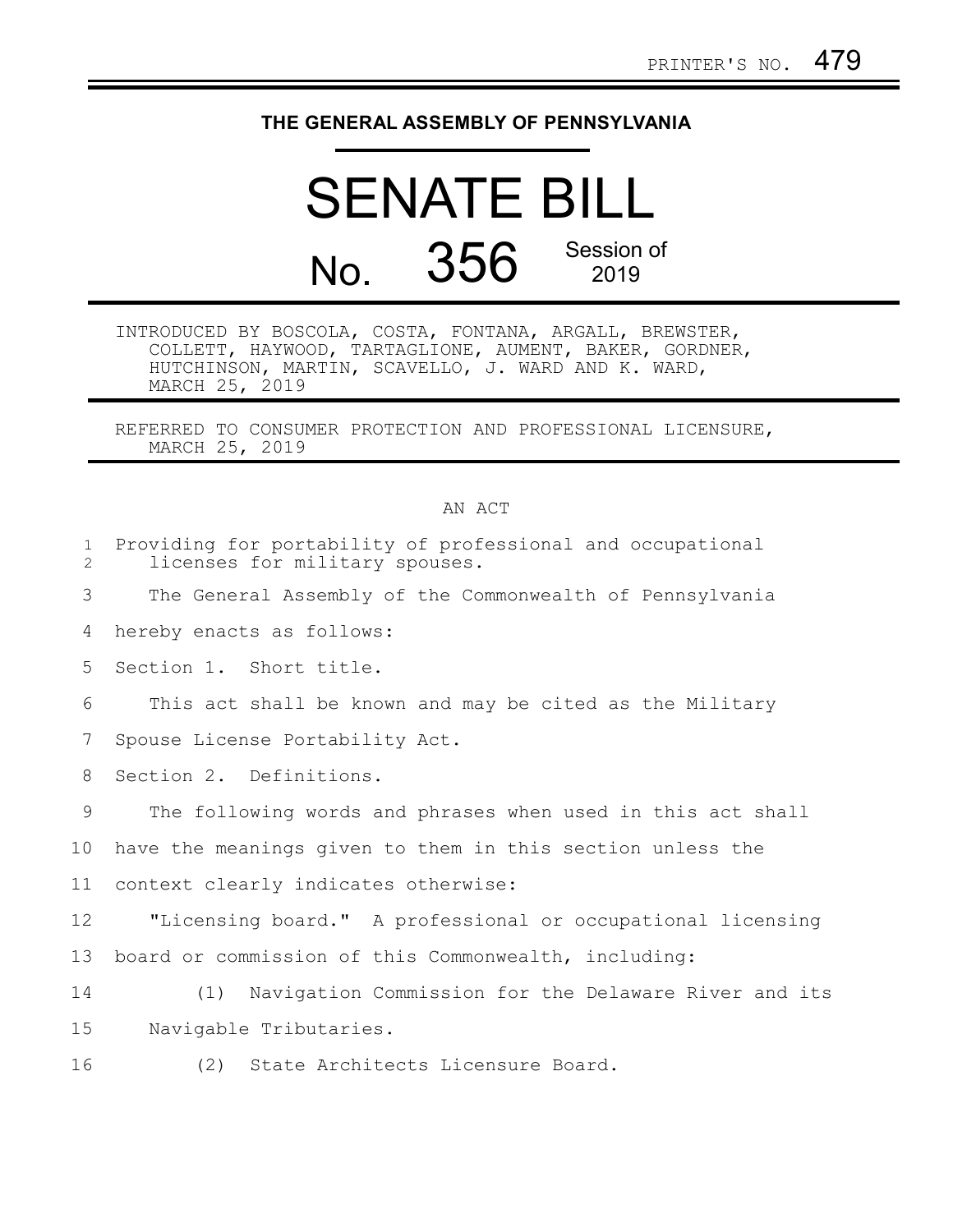| $\mathbf 1$                | (3)             | State Board of Accountancy.                             |  |
|----------------------------|-----------------|---------------------------------------------------------|--|
| $\mathbf{2}$               | (4)             | State Board of Auctioneer Examiners.                    |  |
| 3                          | (5)             | State Board of Barber Examiners.                        |  |
| 4                          | (6)             | State Board of Certified Real Estate Appraisers.        |  |
| 5                          | (7)             | State Board of Chiropractic.                            |  |
| 6                          | (8)             | State Board of Cosmetology.                             |  |
| 7                          | (9)             | State Board of Crane Operators.                         |  |
| 8                          | (10)            | State Board of Dentistry.                               |  |
| $\mathsf 9$                |                 | (11) State Board of Examiners of Nursing Home           |  |
| 10                         | Administrators. |                                                         |  |
| 11                         | (12)            | State Board of Funeral Directors.                       |  |
| 12                         | (13)            | State Board of Landscape Architects.                    |  |
| 13                         | (14)            | State Board of Massage Therapy.                         |  |
| 14                         | (15)            | State Board of Medicine.                                |  |
| 15                         | (16)            | State Board of Nursing.                                 |  |
| 16                         | (17)            | State Board of Occupational Therapy Education and       |  |
| 17                         | Licensure.      |                                                         |  |
| 18                         |                 | (18) State Board of Optometry.                          |  |
| 19                         | (19)            | State Board of Osteopathic Medicine.                    |  |
| 20                         |                 | (20) State Board of Pharmacy.                           |  |
| 21                         |                 | (21) State Board of Physical Therapy.                   |  |
| 22                         |                 | (22) State Board of Podiatry.                           |  |
| 23                         |                 | (23) State Board of Psychology.                         |  |
| 24                         |                 | (24) State Board of Social Workers, Marriage and Family |  |
| 25                         |                 | Therapists and Professional Counselors.                 |  |
| 26                         | (25)            | State Board of Examiners in Speech-Language             |  |
| 27                         |                 | Pathology and Audiology.                                |  |
| 28                         |                 | (26) State Board of Vehicle Manufacturers, Dealers and  |  |
| 29                         | Salespersons.   |                                                         |  |
| 30                         |                 | (27) State Board of Veterinary Medicine.                |  |
| 20190SB0356PN0479<br>- 2 - |                 |                                                         |  |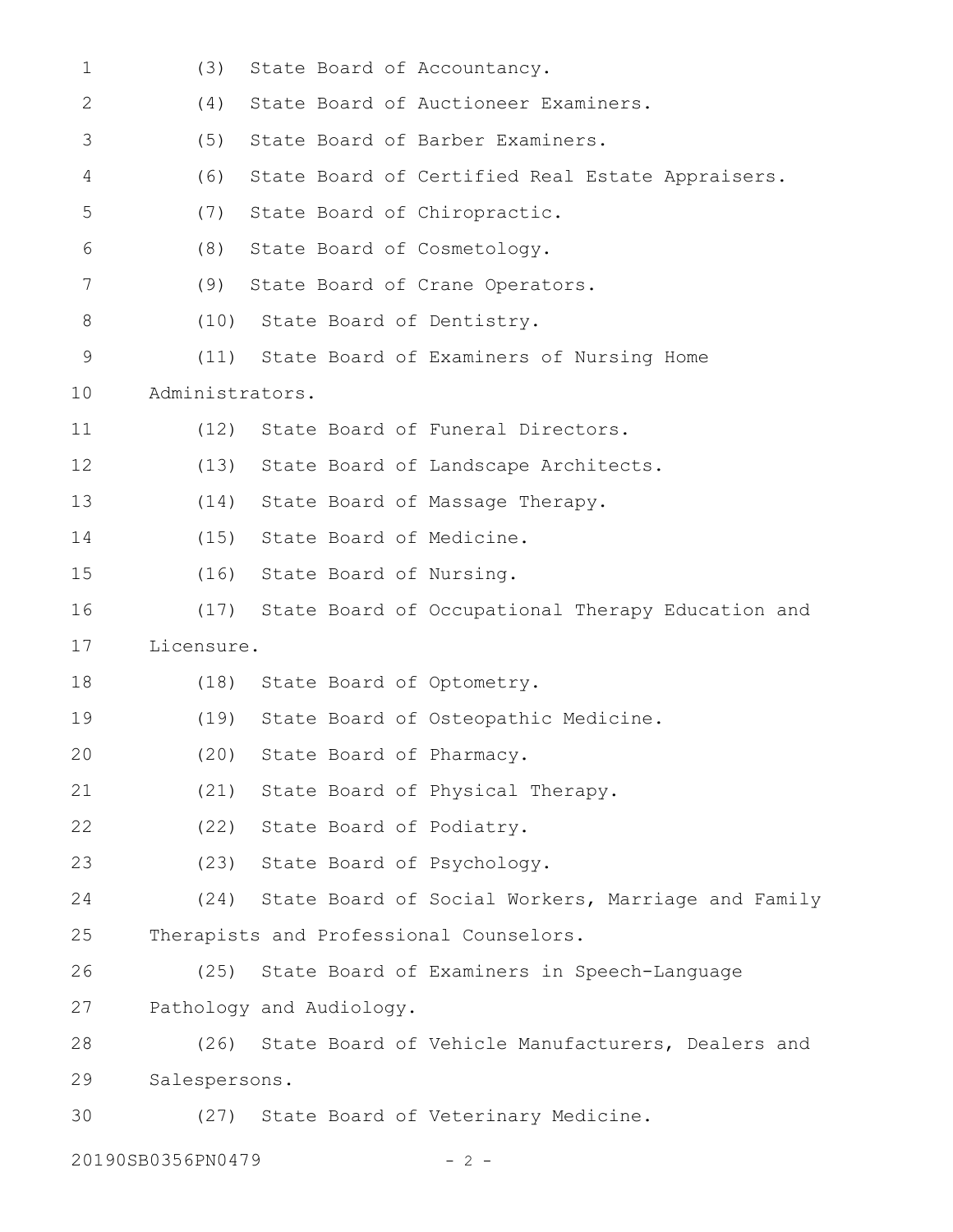1

(28) State Real Estate Commission.

(29) State Registration Board for Professional Engineers, Land Surveyors and Geologists. 2 3

"Military spouse." A person who is married to a member of the armed forces of the United States or a reserve component of the armed forces of the United States under the laws of the jurisdiction where the marriage took place. 4 5 6 7

Section 3. Requirements for license. 8

(a) General rule.--Notwithstanding any other law, a licensing board shall issue a license to a military spouse to allow the military spouse to practice the military spouse's profession or occupation in this Commonwealth if, upon application to the licensing board, the military spouse satisfies all of the following conditions: 9 10 11 12 13 14

(1) Holds a current license, certificate, registration or permit from another state, and that state's requirements are substantially equivalent to or exceed the requirements for a license in this Commonwealth. 15 16 17 18

(2) Demonstrates competency in the profession or occupation through methods determined by the licensing board, including having completed continuing education units or having experience in the profession or occupation for at least two of the five years preceding the date of the application under this act. 19 20 21 22 23 24

(3) Has not committed any act in any state that would have constituted grounds for refusal, suspension or revocation of a license to practice that profession or occupation in this Commonwealth at the time the act was committed. 25 26 27 28 29

(4) Is in good standing and has not been disciplined by 20190SB0356PN0479 - 3 -30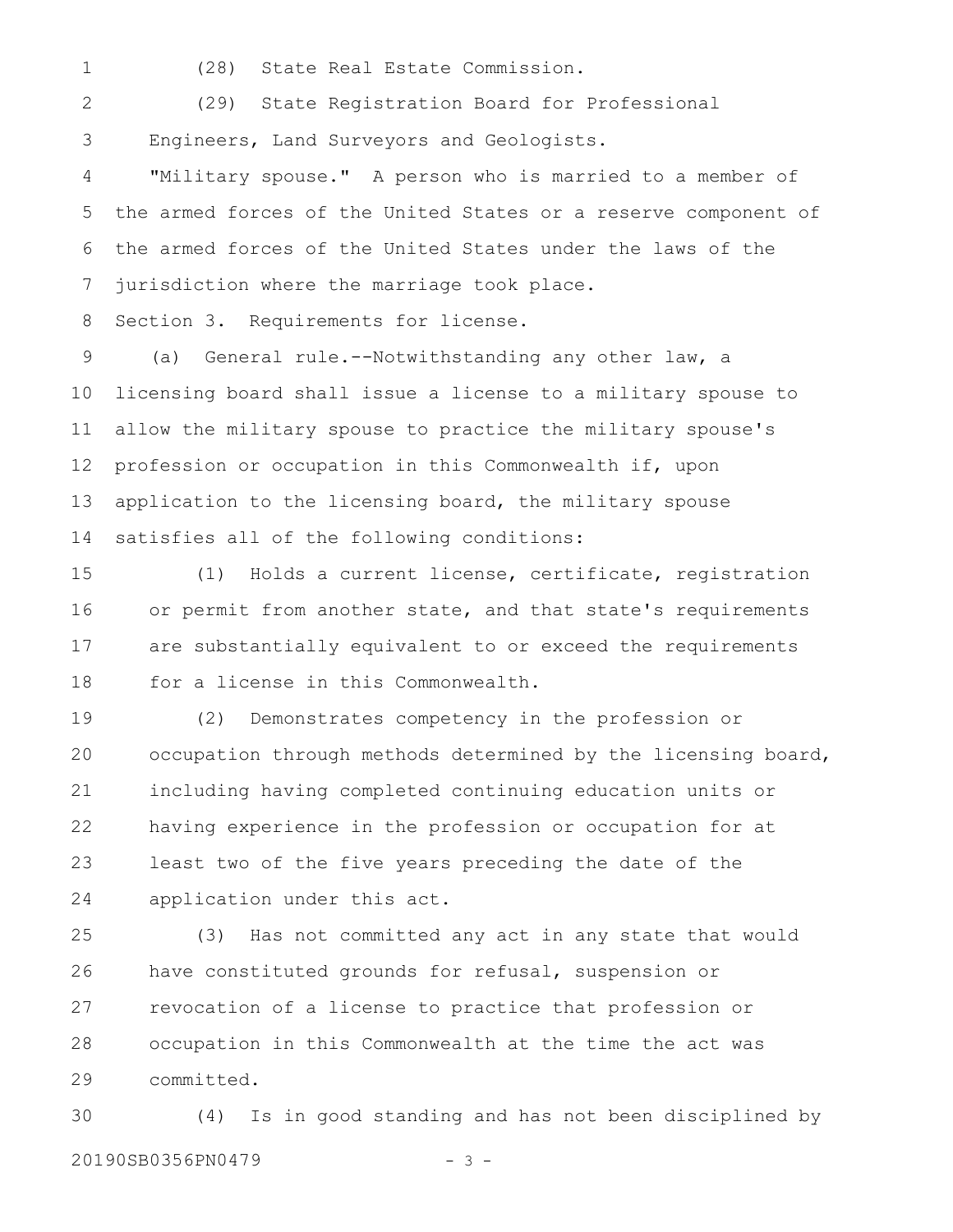the jurisdiction that issued the license. 1

(5) Pays any fees required by the licensing board from which the applicant is seeking a license. 2 3

(b) Rights and obligations.--A military spouse who is not a resident of this Commonwealth and who is issued a license under this act shall have the same rights and obligations as a resident of this Commonwealth who is issued the same type of license. 4 5 6 7 8

Section 4. Provisional license. 9

(a) General rule.--Notwithstanding any other law, a licensing board may issue a provisional license to a military spouse who is licensed, certified, registered or issued a permit in another state while the military spouse is satisfying certain requirements, as determined by the licensing board, for a license in this Commonwealth under section 3. 10 11 12 13 14 15

(b) Limited period.--A military spouse may practice under a provisional license issued under subsection (a) until any of the following occurs: 16 17 18

(1) A license is granted or denied by the licensing board under section 3. 19 20

(2) The provisional license expires. 21

(3) The holder of a provisional license fails to comply with its terms. 22 23

Section 5. Alternative procedure for licensure. 24

This act may not prohibit a military spouse from proceeding under other licensure requirements established by a licensing board. 25 26 27

Section 6. Rules and regulations. 28

A licensing board may adopt rules or regulations necessary to implement this act. 29 30

20190SB0356PN0479 - 4 -